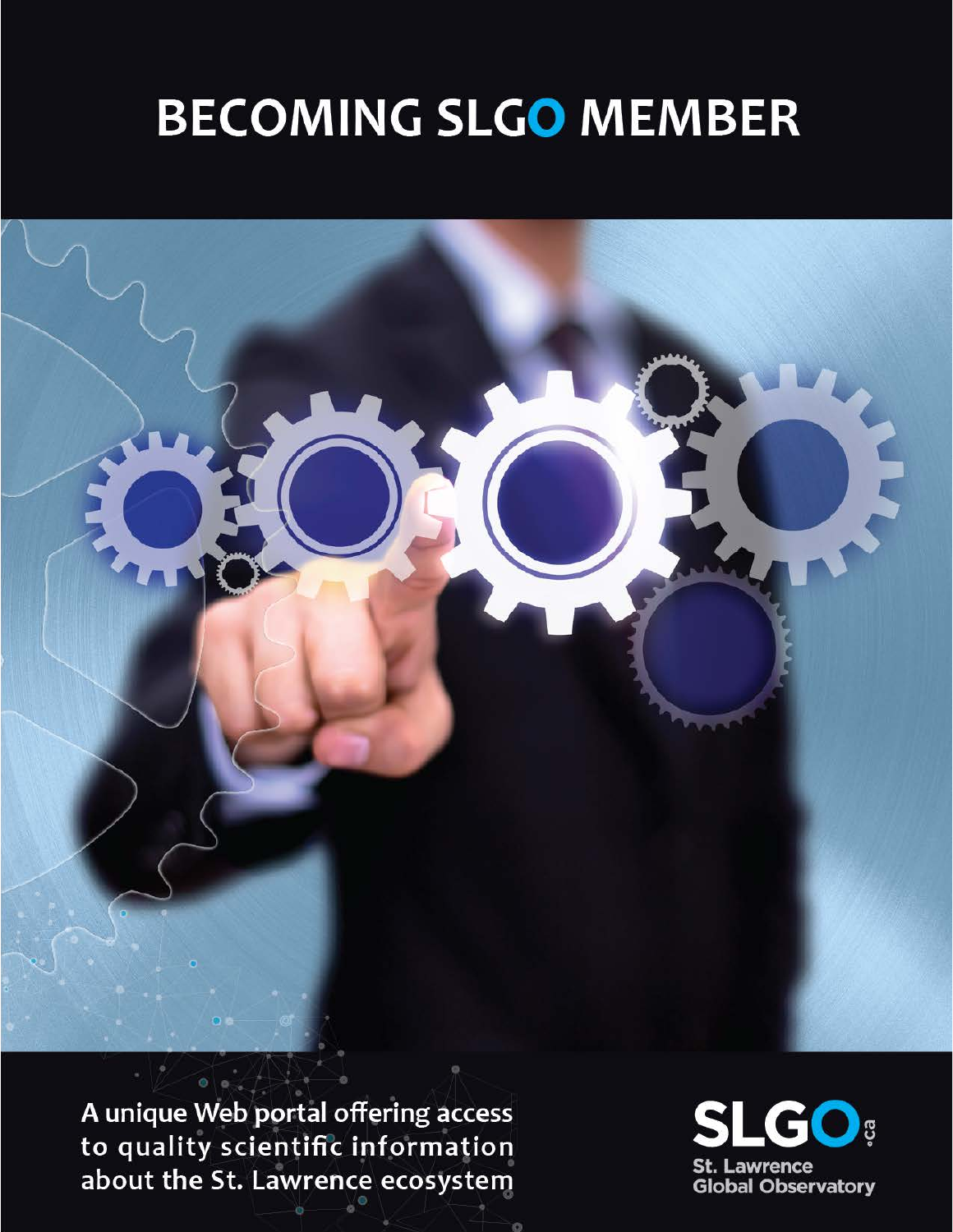

# **To join SLGO means to support access to the best information sources about the St. Lawrence.**

#### **About us**

**T**he **St. Lawrence Global Observatory** is a non-profit organization bringing together a network of scientists, observers, modellers and managers from universities, research organizations, provincial and federal departments, environmental and community groups and the industry. SLGO's team is well-known for its Web development expertise.

#### **[SLGO](http://slgo.ca/en/) is a unique Web portal providing access to quality scientific information.**

#### **Our mission**

**S**ince 2005, we have been determined to combine the strengths of data producers in order to facilitate data sharing, discovery and re-use and also to provide the most relevant information to users, scientists and decision-makers in response to societal issues in areas such as:

- Fisheries;
- O Navigation;
- $\bigcirc$  Sustainable exploitation of natural resources;
- $O$  Integrated ecosystem management;
- Coastal development;
- O Tourism...

#### **How do we achieve this?**

**W**e work in close cooperation with our members and our Scientific Advisory Committee in order to identify relevant data sources prior to their dissemination and to ensure that recognized standards are used and respected. Our technological expertise and our ability to develop Web applications contribute to data valorization and help users discover and use multiple sources of valuable data.

#### **Why support SLGO's mission?**

**T**o ensure the **long-term access** to the best data sources, to **take advantage** of data discovery and decision-making tools or to **disseminate** and **valorize** your datasets. Thanks to your support, we can accomplish the following:

- Integrate and provide access to new databases;
- Develop new visualization tools to facilitate data discovery;
- Support efficient decision-making processes in areas such as navigation, resources management, research, and more;
- Maintain and improve our computer systems.

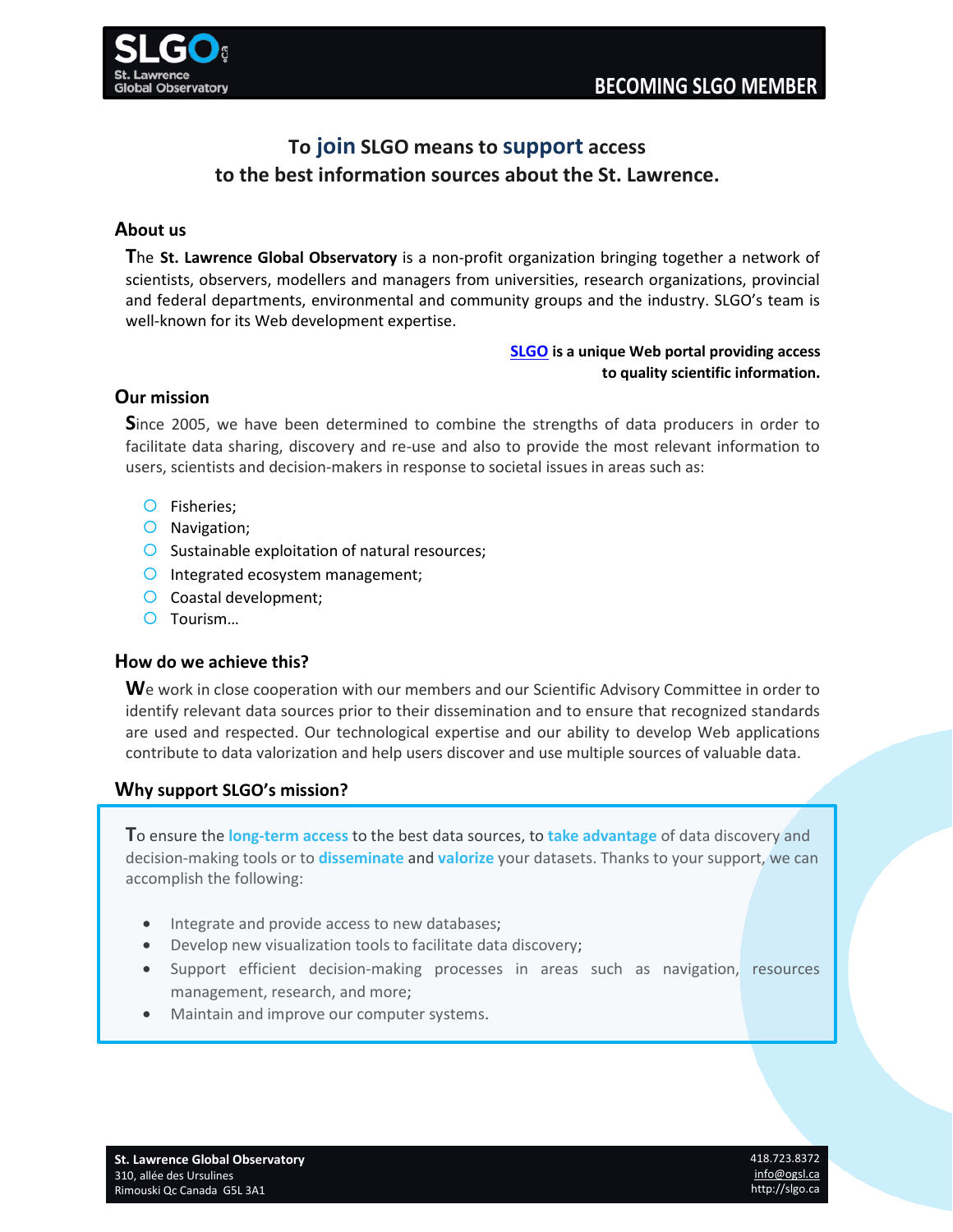

#### **Which type of membership is suitable? Active, associate member or benefactor?**

#### **Active Members**

**D**ata producing organizations interested in SLGO's mission (governments, universities, NGOs, research institutes, etc.).

#### **Benefits:**

- Participation in SLGO's Board of Directors;
- Collaboration with a large network of data producers as well as industrial and community partners;
- Participation in various multi-partner joint projects;
- Participation in the development of a global solution to data access issues;
- Participation in SLGO's Scientific Advisory Committee (SAC);
- Extensive exposure via the world renowned SLGO Web portal;
- Participation in SLGO activities such as training, members meetings and annual assembly.

#### **Associate Members**

**V**arious organizations (consultants, harbour authorities, fishing or aquaculture associations, NGOs, etc.) supporting SLGO's mission and interested in its members' data.

#### **Benefactors**

**A**ssociations, moral or physical persons supporting SLGO's mission.

#### **Can individuals support SLGO?**

**Yes, the [membership form](http://ogsl.ca/images/docs/pdf/Adhesion-membre-OGSL.pdf)** allows anyone wishing to support SLGO to do so. Individuals are benefactors and their contribution is done on a voluntary basis.

## **Your participation is appreciated!**

**The SLGO Team**